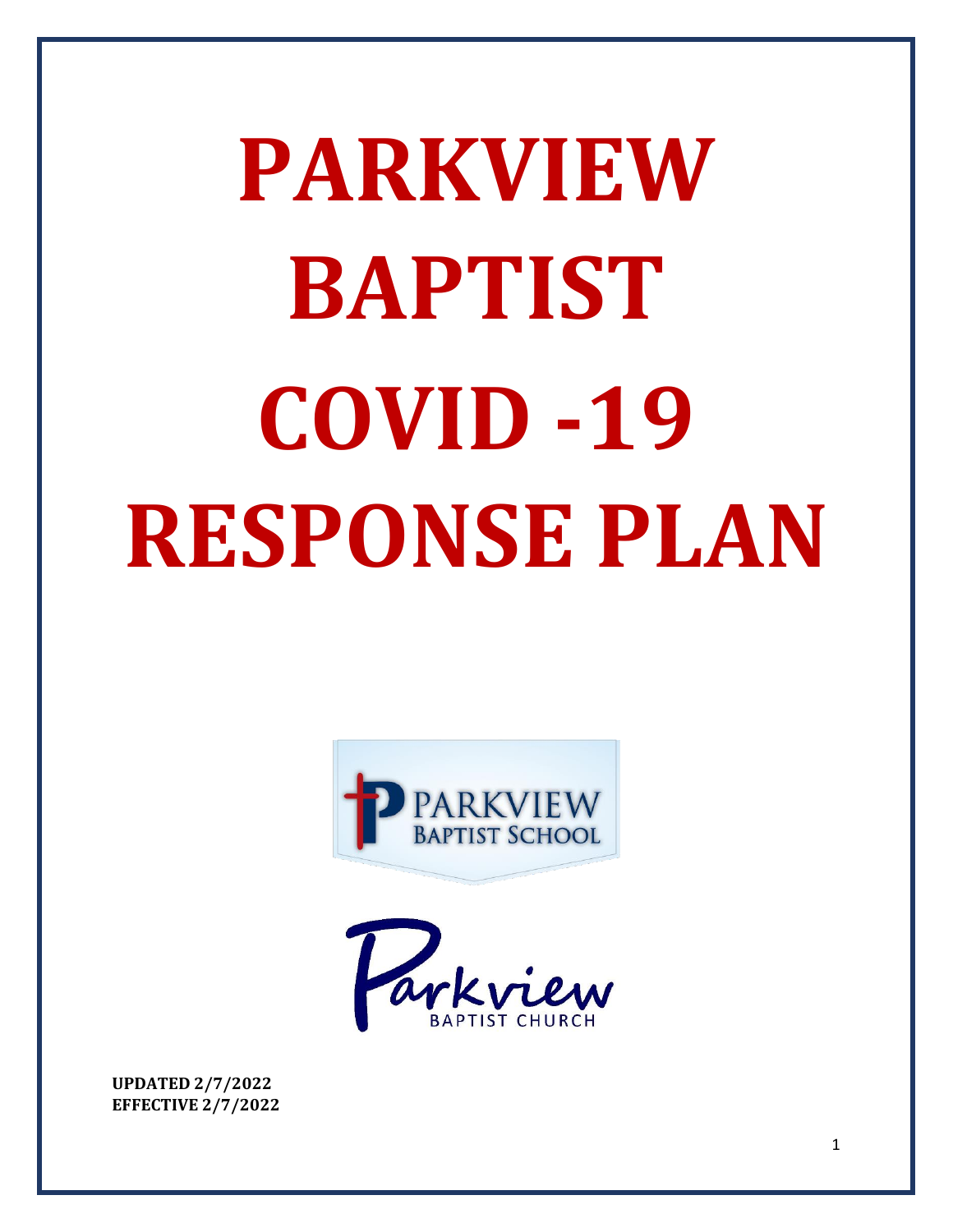#### **Introduction**

You have probably heard before that at Parkview we are a family. A crucial aspect of life as a family is the social part of what we do together. Whether we are worshipping as a church, going to Science class, attending Sunday school, dropping our children off for pre-school, or attending a church or school function, a vital aspect of each and everything is our community with one another. We are united together through many avenues and I am thankful for our team that has worked so hard on our response plan. This plan allows us to be prudent as we endeavor to maintain the community that we have. We are fortunate that we can responsibly be together for the various aspects of church and school life. For the Lord's Glory and the advancement of His Church!

*Pastor Chris DeGeorge*

This COVID-19 response plan has been developed across departments and through the efforts of our COVID-19 task force made up of staff, campus nurses, and our Ochsner team. This plan includes our procedures and strategies to care for our Parkview community and operate our school and campus to the benefit of families and staff. Other information can be found on our school website. It is not an exhaustive guide to all we are doing, but it provides a framework so our community has an understanding of our intention and level of concern in meeting the challenges of COVID-19. "God has not given us a spirit of fear; but of power, and love, and of a sound mind" (2 Tim 1:7). This verse reflects our strategy of not living in fear, preparing an environment that shows love, and using wisdom and counsel to have prudent policy and procedure for responsible operation. I thank our staff, parents, and Ochsner for their efforts and support in developing our response plan, and navigating through this ever changing environment.

*Dr. Don Mayes* 

The virus is thought to spread primarily from person-to-person.

\_\_\_\_\_\_\_\_\_\_\_\_\_\_\_\_\_\_\_\_\_\_\_\_\_\_\_\_\_\_\_\_\_\_\_\_\_\_\_\_\_\_\_\_\_\_\_\_\_\_\_\_\_\_\_\_\_\_\_\_\_\_\_\_\_\_\_\_\_\_

\_\_\_\_\_\_\_\_\_\_\_\_\_\_\_\_\_\_\_\_\_\_\_\_\_\_\_\_\_\_\_\_\_\_\_\_\_\_\_\_\_\_\_\_\_\_\_\_\_\_\_\_\_\_\_\_\_\_\_\_\_\_\_\_\_\_\_\_\_\_

- Between people who are in close contact with one another (within 3 6 feet).
- Through respiratory droplets produced when an infected person coughs, sneezes or talks.
- Studies have shown that COVID-19 may be spread by people who are not showing symptoms.

Knowing these facts, Parkview Baptist has implemented many safety measures for families, students, faculty, and staff to follow so that we are an important part of reducing the spread and keeping everyone as healthy as possible.

## **Visitors on Campus**

- Only essential visitors will be allowed on campus.
- Essential visitors will be required to wear face masks/coverings.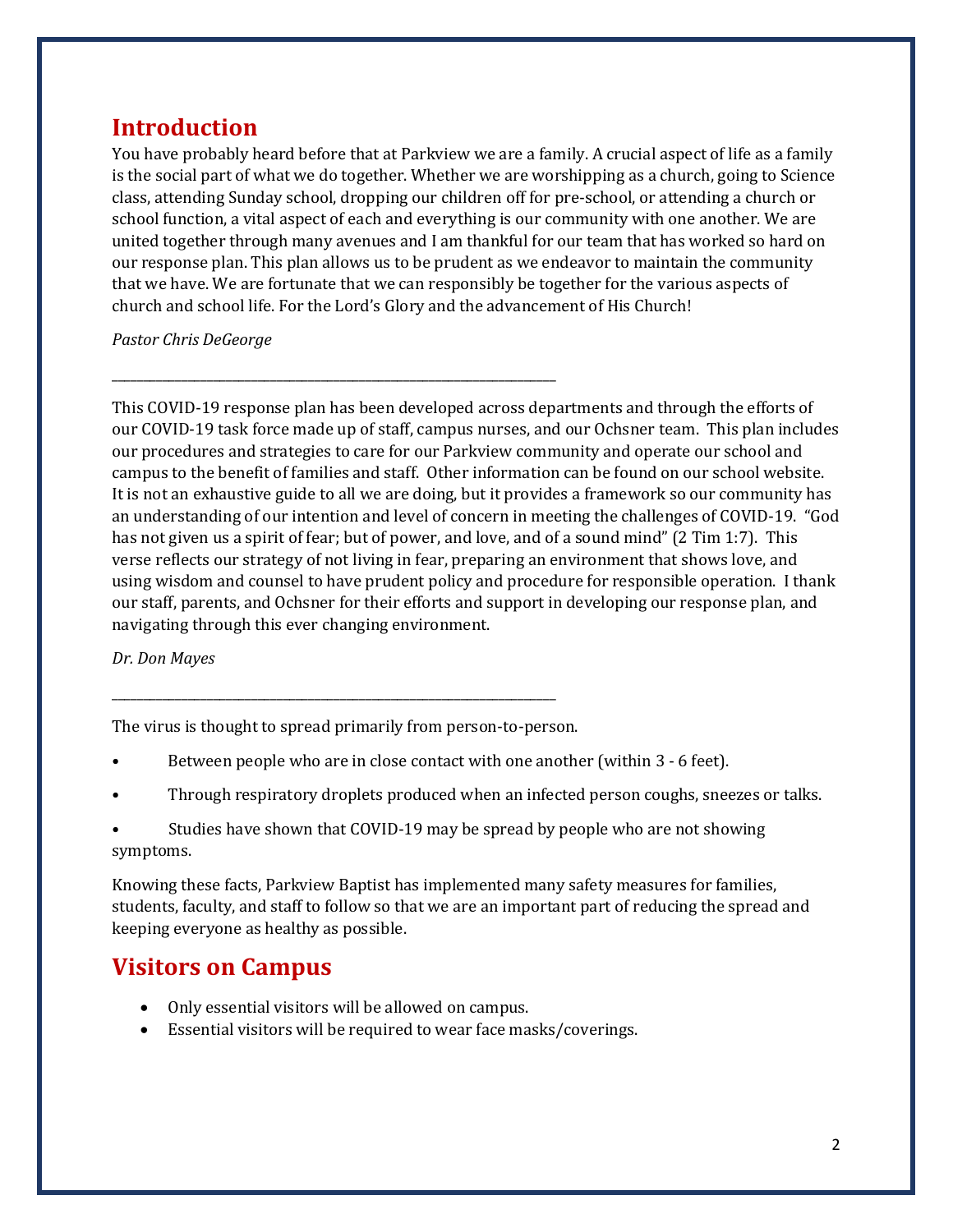# **Social Distancing Strategies**

Parkview Baptist staff and families will work with recommendations from the CDC and American Academy of Pediatrics guidelines, and the local health officials to determine a set of strategies appropriate for our school. We will use preparedness strategies and consider the following social distancing strategies that may/may not be implemented at some point of time during Covid-19.

• Cancel or postpone special events such as festivals, holiday events, and special performances if necessary.

- Consider whether to alter or halt daily group activities that may promote transmission.
	- o Keep each group of children in a separate room whenever possible.
	- $\circ$  Limit the mixing of children, such as staggering playground times and keeping groups separate for special activities such as art, music, and exercising.

## **Use of Mask/Face Coverings**

Parkview is committed to the responsible and full operation of our campus. Meeting the social well-being, health, and educational needs of our students are our priorities. The use of masks indoors will be optional for both our students and staff on campus. All parents and visitors who enter the school buildings must wear a mask/face covering. All passengers on school buses must wear a facial covering as required by Presidential Executive Order No. 13999. Adjustments will also be made if our state moves to different phases.

# **Health Screening of Children/Staff**

• Students and staff should be screened at home and prior to arrival on campus for any observable illness, including cough or respiratory distress, and to confirm temperature below 100.0 degrees. If a child is excluded from school because of fever, cough, or shortness of breath, the child must be symptom free for 24 hours without the use of any medications to return to campus.

There is no reduction of tuition for this period.

• If you have been contacted by the health department for known exposure of your child or anyone in your household, please notify our office and we will follow health department recommendations.

If a child becomes sick during the day, the teacher will remove the child to the office, where the child will be kept comfortable until the family can arrive. The family will immediately be called and a request for immediate pick up will be made.

• Employees who appear to have symptoms (i.e., fever, cough, or shortness of breath) upon arrival at work or who become sick during the day would immediately be separated from children, co-workers, parents, visitors, and be sent home.

# **Arrival of Children**

**•** At this time, we are limiting parent access to the school buildings.

• Any parent/guardian entering school buildings to drop off or pick up their child must wear a mask/face covering.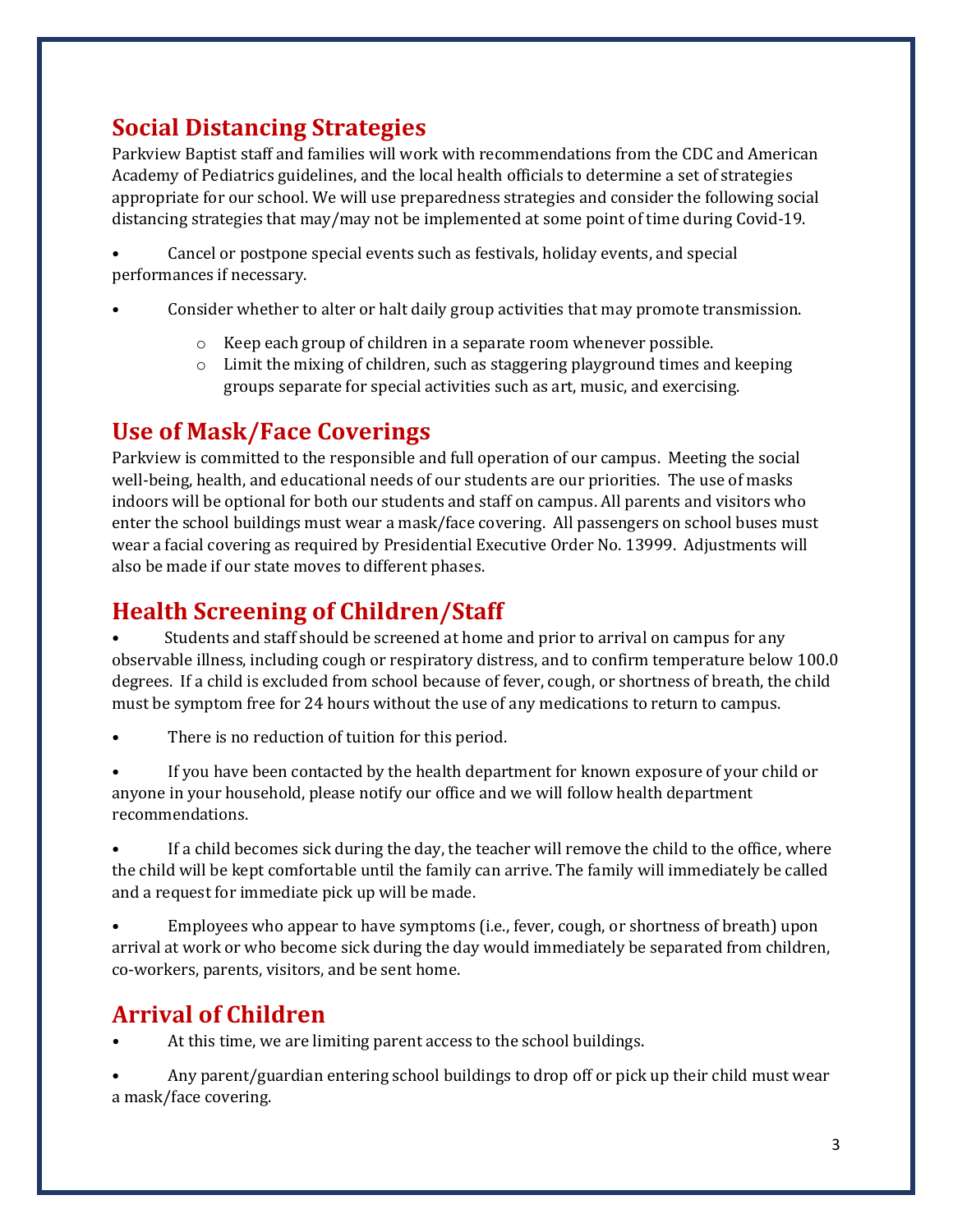• Staff will assist the child with hand hygiene upon arrival to school.

If possible, older people such as grandparents or those with serious underlying medical conditions should not drop off or pick up children (if possible), because they are more at risk for severe illness from COVID-19.

## **Dismissal of Children**

• Children will be dismissed from their respective buildings. Parents should pull up to the curb and a staff member will bring children out individually and assist getting them into their car.

- Parents should remain in their cars.
- Classes will practice social distancing while waiting for dismissal.

#### **Arrival of Staff**

- Mask and/or face coverings are mandated indoors for staff.
- Wash hands immediately upon arrival.

#### **Sanitization Facilities**

**•** Bathrooms, classroom surfaces and frequently touched areas will be disinfected according to the DOE guidelines.

• Playground and outdoor areas will be sanitized regularly.

#### **Hand Washing**

All children, staff, and volunteers will engage in hand hygiene using soap and water and/or hand sanitizer.

#### **Alcohol Based Sanitizers**

Use of an alcohol-based hand sanitizer will be used as a substitute when soap and water handwashing is not readily available. These hand sanitizer products will be readily available in classrooms, hallways, office, etc.

## **Eliminating Transmission Points**

- **•** Reduce common touch points by opening internal doors where possible.
- Frequent cleaning of all touch points.
- Secure all secondary doors and access points to minimize incidental contact.

• Provide disinfectant wipes/solutions so that commonly used surfaces (for example, doorknobs, keyboards, remote controls, desks, other work tools and equipment) can be wiped down.

• Staff will not share phones, desks, or other work tools and equipment, when possible. If shared, they will clean and disinfect equipment before and after use.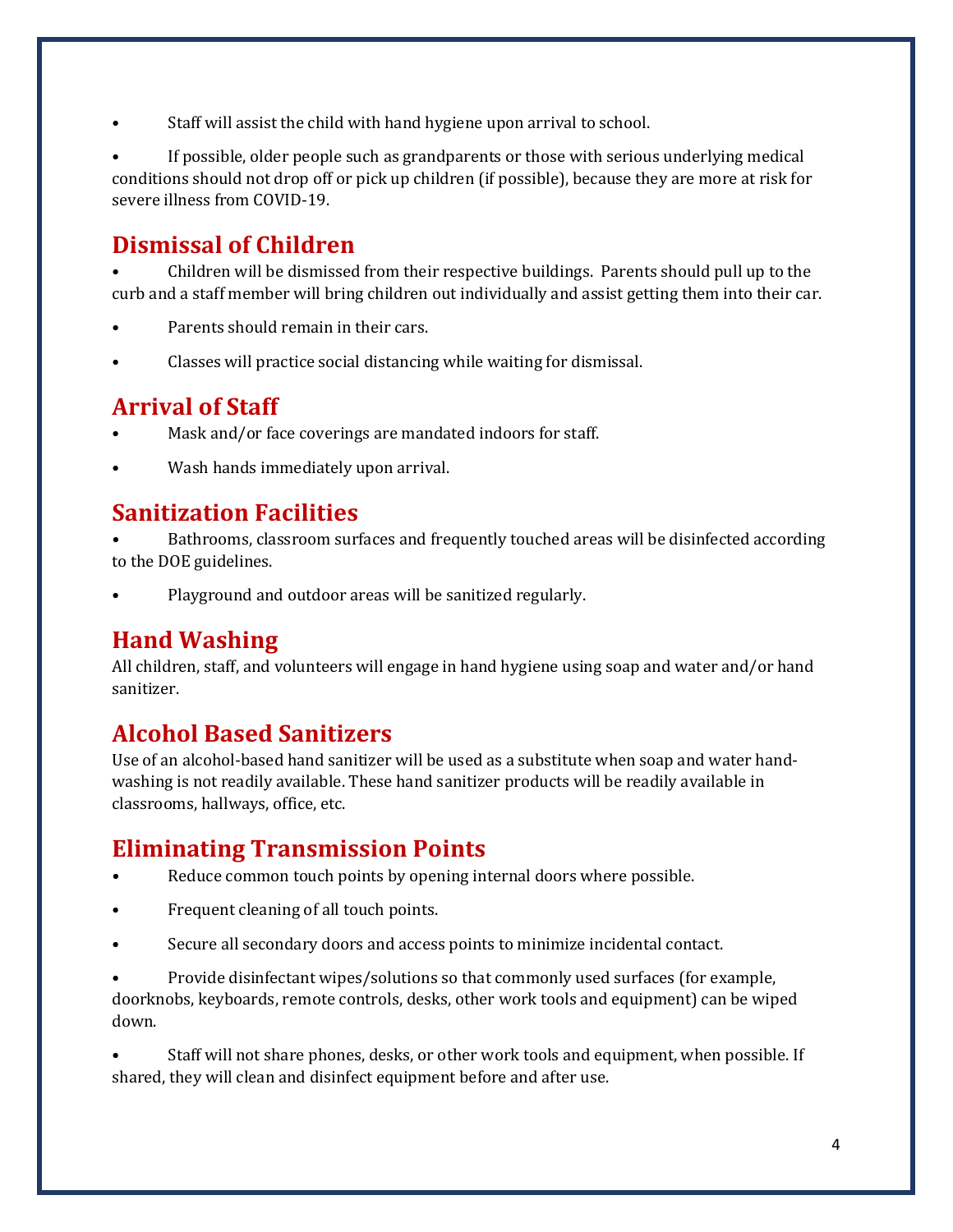# **Guidelines for Onset of Illness While at Home**

**•** If a student/staff member becomes sick at home with any COVID-19 symptoms, cough, fever, muscle aches, loss of taste or smell, we ask that you notify us and stay at home. If symptoms are consistent with Covid-19, please phone your child's pediatrician and/or primary health care physician and ask for guidance. Please phone us and share that guidance so that Parkview Baptist will know how to proceed with our next steps of notifying the proper and required people, and/or authorities.

- Please refer to daily home screening checklist.
- If you develop emergency warning signs for COVID-19 get medical attention immediately. Emergency warning signs include:
	- o Trouble breathing
	- o Persistent pain or pressure in the chest
	- o New confusion
	- o Inability to arouse
	- o Blush lips or face

# **PROCEDURES WHEN A PARKVIEW BAPTIST EMPLOYEE, STUDENT OR CHURCH MEMBER HAVE HAD DIRECT CONTACT, SYMPTOMS OR DIAGNOSED POSITIVE FOR COVID-19**

#### **Direct Exposure**:

If your child is FULLY vaccinated, then he/she does NOT have to quarantine UNLESS they are experiencing any signs and/or symptoms of Covid-19. If vaccinated, please email a copy of their completed vaccination card to aimee.hebert@parkviewbaptist.com. A person is considered fully vaccinated 2 weeks after completion of a two-dose series (Pfizer or Moderna) or a one-dose series (Johnson & Johnson).

If your child is NOT fully vaccinated or unable to be vaccinated, then a full 5-day quarantine is enforced from, 2/8/22 (the last day your child was directly exposed to this individual and/or quarantined away from this individual). Day #1 will start the day after the direct exposure occurred: 2/9/22.

• Once you have completed your 5-day quarantine and IF you have remained asymptomatic (no symptoms), then you may...

- $\circ$  Return to school on the 6th day: 2/14/22 but MUST wear a mask (over your nose and mouth) for the next 5 full days (indoors and outdoors) while on campus. Mask must be worn until the 11th day: 2/19/22. A Covid-19 test is NOT necessary for your return.
- $\circ$  If you are unable or unwilling to wear a mask, then you must remain in quarantine for the additional 5-days and may return to campus on Day #11: 2/19/22.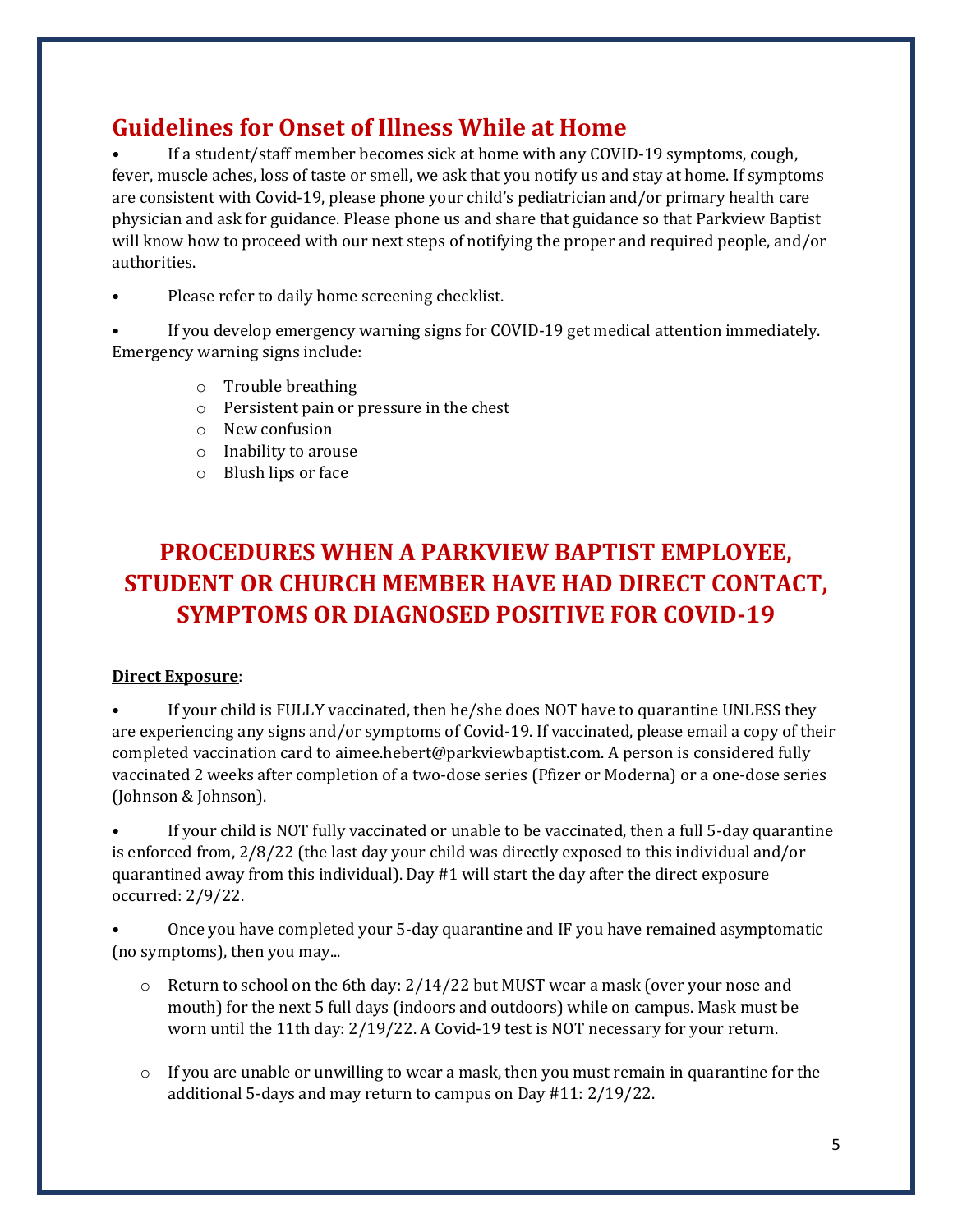#### **Positive**:

A full 5-day isolation is required from your positive test result (2/8/22). Day #1 starts the day after you have received your positive test result: 2/9/22.

• Once you have completed your 5-day isolation and IF you have been fever-free for at least 24 hours and the rest of your symptoms have improved without the use of ANY medication, then you may...

- $\circ$  Return to school on the 6th day: 2/14/22 but MUST wear a mask (over your nose and mouth) for the next 5 full days (indoors and outdoors) while on campus. Mask must be worn until the 11th day: 2/19/22. A negative Covid-19 test is NOT necessary for your return.
- $\circ$  If you are unable or unwilling to wear a mask, then you must remain in quarantine for the additional 5-days and may return to campus on Day #11: 2/19/22.

#### **Meetings and Large Events**

Events and meetings that require close contact may be postponed during Covid-19 depending on state guidelines and current rates of Covid-19 infections in the community.

#### **Parkview Baptist Family/Staff Communication Plan**

Communication is important for all Parkview Baptist staff and families. Regular communication will continue via email, text, phone call or in person visit.

## **Staff/Student Arrival Health Questionnaire**

Please help us to protect your children and others by answering the questions on this form regarding symptoms of COVID-19 before your child comes to school each day. Temperatures will be checked if the child seems symptomatic during the day.

If your child has any symptoms on this form, we cannot allow your child/family to enter until symptoms have resolved. Please keep your child at home and contact your healthcare provider for recommendations/guidelines.

| Temperature 100.0 degrees Fahrenheit or higher when taken by mouth;                                                                                      |
|----------------------------------------------------------------------------------------------------------------------------------------------------------|
| Sore throat and/or loss of taste and smell.                                                                                                              |
| New uncontrolled cough that causes difficulty breathing (for students with chronic allergic/<br>asthmatic cough, a change in their cough from baseline); |
| Diarrhea, vomiting, or abdominal pain                                                                                                                    |
| New onset of severe headache, especially with a fever.                                                                                                   |